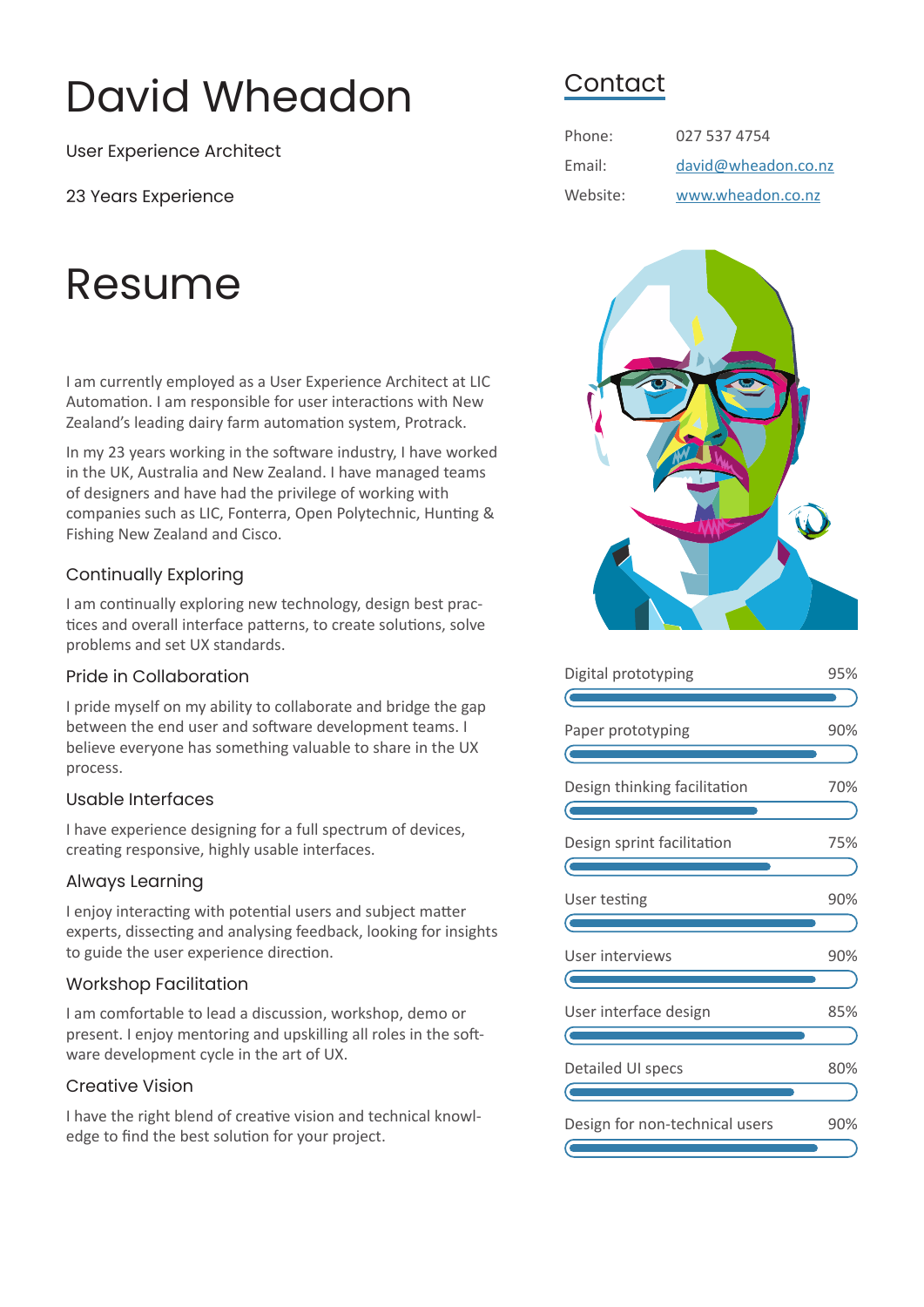## **Experience**

| <b>LIC Automation</b> | O                                                       | User Experience Architect                                                                                                             |
|-----------------------|---------------------------------------------------------|---------------------------------------------------------------------------------------------------------------------------------------|
| 2016 - 2020           |                                                         | User interviews                                                                                                                       |
|                       |                                                         | Prototypes<br>۰                                                                                                                       |
|                       |                                                         | User testing                                                                                                                          |
|                       |                                                         | Detailed UI specs for developers and testers<br>$\bullet$                                                                             |
|                       |                                                         | • Style guides for developers and testers                                                                                             |
|                       |                                                         | Facilitating design thinking sessions<br>$\bullet$                                                                                    |
|                       |                                                         | • User interface design                                                                                                               |
|                       |                                                         | Library of help videos<br>$\bullet$                                                                                                   |
|                       |                                                         | <b>Significant Projects</b>                                                                                                           |
|                       |                                                         | Protrack UX Lead - New Zealand's leading dairy farm automation<br>system                                                              |
|                       |                                                         | • Saber UX Lead - International dairy farm automation system                                                                          |
| LIC                   |                                                         | Rapid Prototyping Design Lead                                                                                                         |
| 2014-2016             |                                                         | • Led the development of prototypes                                                                                                   |
|                       |                                                         | • Defined strategies to ensure good UX practices                                                                                      |
|                       | Gathered feedback from users and subject matter experts |                                                                                                                                       |
|                       |                                                         | Explored, developed and tested concepts rapidly, using design<br>thinking methods and lean sprints                                    |
|                       | <b>Significant Projects</b>                             |                                                                                                                                       |
|                       |                                                         | • Agrigate – A system that combines data from multiple clients (LIC,<br>Fonterra, Ravensdown) into a single place for farm management |
|                       |                                                         | BCS Application - Phone application for rapidly recording the body<br>condition of cows                                               |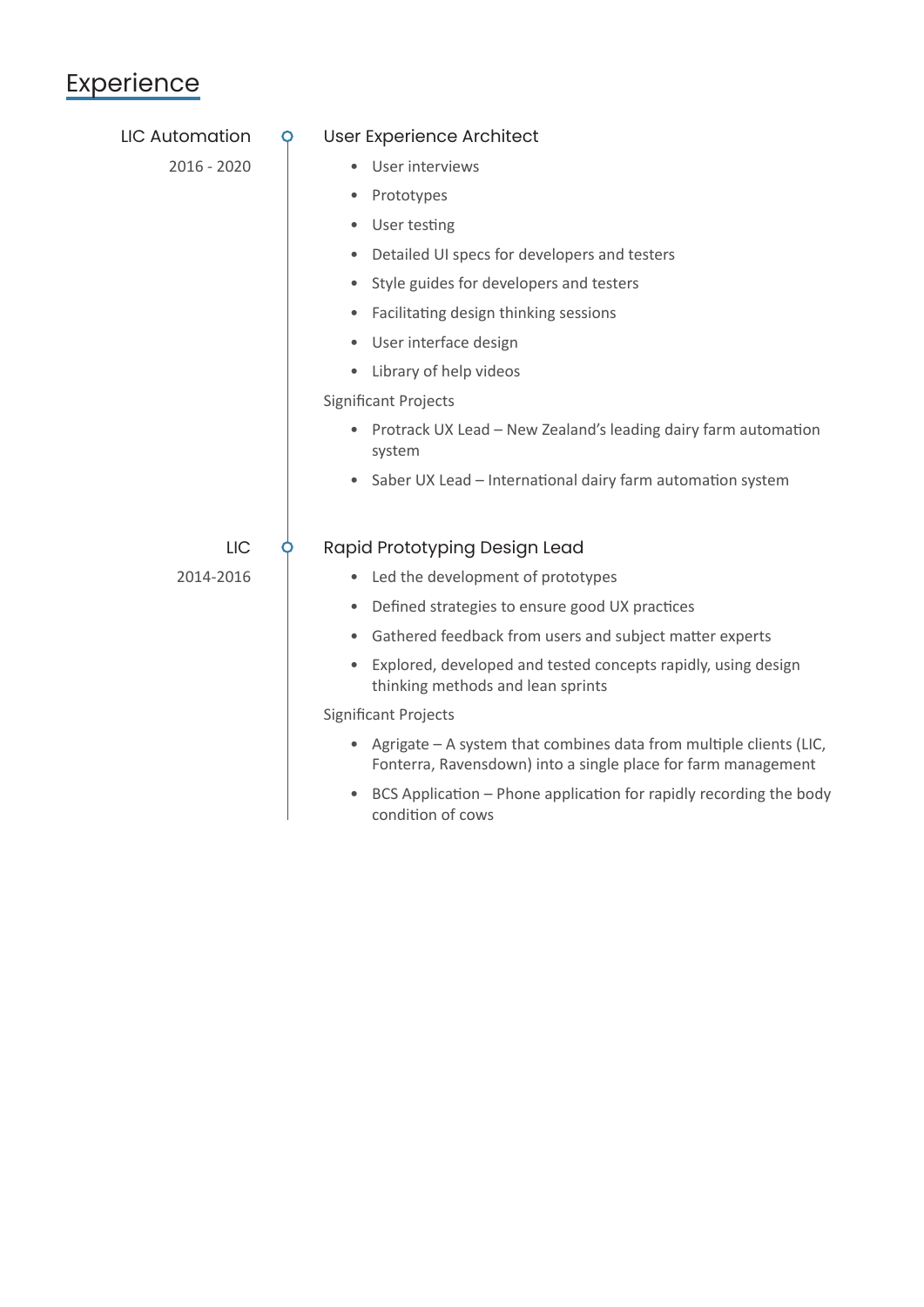| <b>Wheadon Creative</b> | O | User Experience Designer                                                          |
|-------------------------|---|-----------------------------------------------------------------------------------|
| 2005-2014               |   | Website design and coding                                                         |
|                         |   | Digital animation<br>٠                                                            |
|                         |   | Application design (Android & Apple)                                              |
|                         |   | Email marketing                                                                   |
|                         |   | Package design                                                                    |
|                         |   | <b>Brand creation</b>                                                             |
|                         |   | <b>Significant Projects</b>                                                       |
|                         |   | MiniMonos - Led design and illustration on childrens gaming platform<br>٠         |
|                         |   | Cisco - Provided UI content to US based development team<br>$\bullet$             |
|                         |   | Hunting & Fishing - Created New Zealand's top selling camouflage<br>print pattern |
|                         |   | Open Polytechnic - Course material interaction design                             |
| Open Wananga            |   | Web/Graphic Designer                                                              |
| 2003-2005               |   | • Website analysis and review                                                     |
|                         |   | Intranet analysis and review<br>٠                                                 |
|                         |   | Web design and maintenance                                                        |
|                         |   | Maori/Pasifika design<br>٠                                                        |
|                         |   | Significant Projects                                                              |
|                         |   | • RUN sportswear - Digital and print marketing                                    |
|                         |   | Mahi Ora - Course material interaction design<br>$\bullet$                        |
| <b>INTAZ</b>            |   | User Interface Team Lead                                                          |
| 2001-2003               |   | Reported weekly to board of directors                                             |
|                         |   | Managed UI team                                                                   |
|                         |   | <b>Significant Projects</b>                                                       |
|                         |   | • ACC Worksafe - Multimedia CD-ROM                                                |
|                         |   | SafeTsmart - Browser-based health and safety software                             |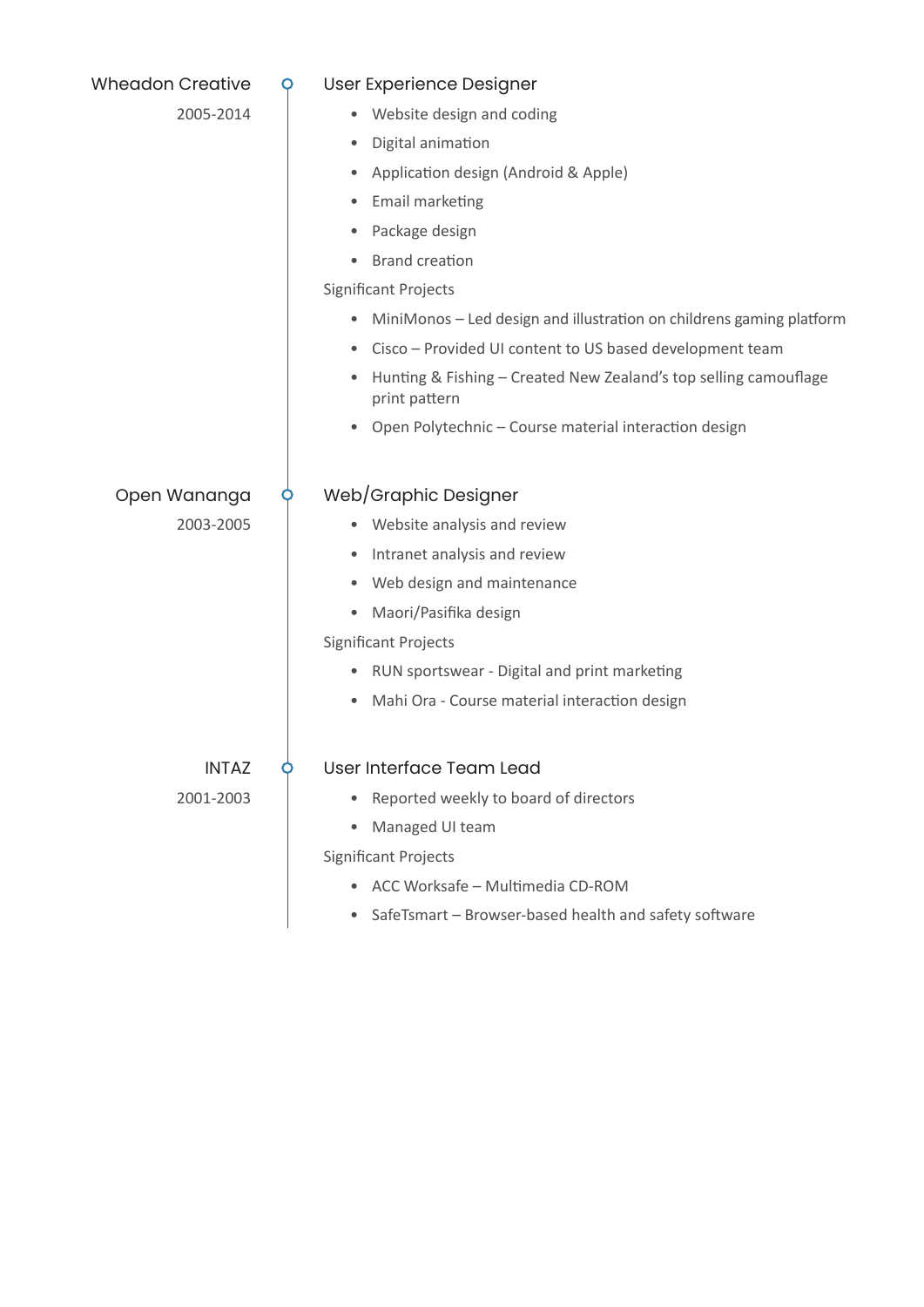| Nuverve       | O | <b>Creative Director</b>                                                                 |
|---------------|---|------------------------------------------------------------------------------------------|
| 2000-2001     |   | Led the design and build of major corporate sites<br>٠                                   |
|               |   | Managed accounts and clients<br>٠                                                        |
|               |   | Project management<br>٠                                                                  |
|               |   | Project pitch and proposals                                                              |
|               |   | <b>Significant Projects</b>                                                              |
|               |   | • United Video - Digital marketing                                                       |
|               |   | Southern Cross - Digital marketing<br>$\bullet$                                          |
|               |   | Sanitarium - Digital marketing<br>٠                                                      |
|               |   | Telecom Yellow Pages - Digital marketing<br>۰                                            |
|               |   |                                                                                          |
| Transcom      |   | Contract                                                                                 |
| International |   | Assembled a development team (interviewed and selected)                                  |
| 2000          |   | Implemented quality procedures<br>۰                                                      |
|               |   | <b>Significant Projects</b>                                                              |
|               |   | Traveled to the UK to assess and report on a portal tool the UK office<br>was working on |
| <b>XSIQ</b>   |   | <b>Creative Lead</b>                                                                     |
| 1999-2000     |   | Managed creative team (5 staff)<br>٠                                                     |
|               |   | Managed outsourced multimedia projects<br>$\bullet$                                      |
|               |   | <b>Significant Projects</b>                                                              |
|               |   | Holden Australia - Streaming media site                                                  |
|               |   | XSIQ - Interactive CD ROM and online tutoring for year 12 and 13<br>students             |
| Webmasters    |   | Web Designer                                                                             |
| 1999-1999     |   | Interface design and HTML coding for large corporate websites<br>٠                       |
|               |   | <b>Significant Projects</b>                                                              |
|               |   | Southern Cross - Website design<br>٠                                                     |
|               |   | Fletcher Residential - Website design                                                    |
|               |   | Toyota Finance - Website design                                                          |
|               |   |                                                                                          |